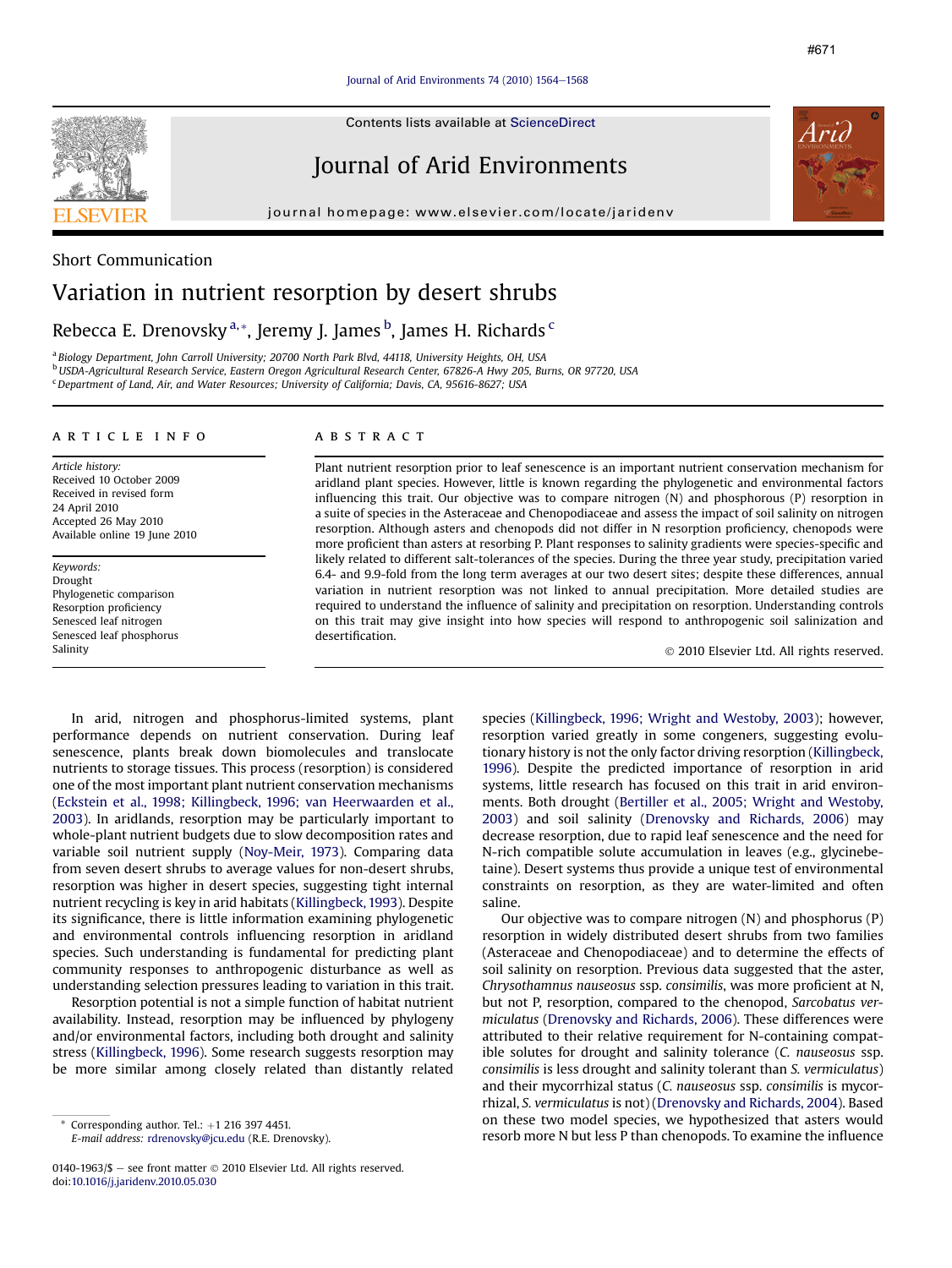of soil salinity on resorption, we sampled a subset of species growing along natural salinity gradients. We hypothesized that N concentration in senesced leaf tissue would increase as soil salinity increased due to compatible solute accumulation but that these responses would depend, in part, on the salt tolerance of the species.

Our study was conducted at the Mono Basin Ecosystem Research Site (MBERS), near Mono Lake, and around the Owens Lake playa, California, USA during Fall 2005, 2006, and 2007. MBERS is located on the western edge of the Great Basin Desert, USA, and the Owens playa is on the northern edge of the Mojave Desert, USA. Vegetation at both sites is dominated by shrubs in the Asteraceae and Chenopodiaceae. Annual precipitation at MBERS averages 160 mm ([Snyder et al., 2004](#page-4-0)). During our study, precipitation varied 6.4-fold (2005: 289 mm; 2006: 416 mm; 2007: 65 mm); precipitation was determined from records at Cain Ranch (24 km from the study area). Average annual rainfall around the Owens playa is 149 mm ([Snyder et al., 2004](#page-4-0)); during our study, precipitation varied 9.9-fold (2005: 200.0 mm; 2006: 75.6 mm; 2007: 20.3 mm). Precipitation was determined from the average of two Owens Lake CIMIS weather stations [\(http://www.cimis.water.ca.gov/cimis/welcome.](http://www.cimis.water.ca.gov/cimis/welcome.jsp) [jsp\)](http://www.cimis.water.ca.gov/cimis/welcome.jsp).

Both systems are closed hydrologic basins that have experienced natural and anthropogenic lake level change. MBERS is composed of a series of dunes representing previous shorelines. Old Growth Dunes and Diverse Dunes represent shorelines exposed due to natural climatic changes. These sites have lower soil pH, lower soil salinity, and higher plant diversity than Sand Shadow Dunes, which are closer to Mono Lake and represent a shoreline exposed due to water diversion for urban use [\(Aanderud et al.,](#page-4-0) [2008; Donovan et al., 1997; Toft and Elliott-Fisk, 2002](#page-4-0)). The Owens playa also represents both ancient and recent shorelines, as well as exposed lakebed; Owens Lake has been dried completely since 1926 due to re-routing of tributary waters to urban areas ([Saint-Amand et al., 1986](#page-4-0)). Similar to MBERS, upland sites are lower in soil pH and salinity and higher in plant diversity than playa sites ([Dahlgren et al., 1997](#page-4-0)). Both sites are periodically grazed by cattle, and most asters are grazed by herbivorous mammals, predominantly jackrabbits. At MBERS and the Owens playa, we sampled a total of seven aster species (MBERS: Artemisia tridentata, Chrysothamnus nauseosus ssp. albicaulis, C. nauseosus ssp. consimilis, Chrysothamnus viscidiflorus, Tetradymia glabrata, Tetradymia tetrameres; Owens playa: Artemisia spinescens, A. tridentata) and six chenopods (MBERS: Atriplex canescens, Atriplex confertifolia, S. vermiculatus; Owens playa: A. canescens, A. confertifolia, Atriplex hymenelytra, Atriplex parryi, Sarcobatus baileyi, S. vermiculatus) in low salinity, high diversity areas and select asters and chenopods that could be found at multiple locations along salinity gradients (C. nauseosus ssp. consimilis, C. viscidiflorus, A. parryi, and S. vermiculatus). Nomenclature follows that of the Jepson Manual ([Hickman, 1993](#page-4-0)). Adult shrubs of similar size were randomly selected. Due to strong winds, no senesced leaves were available from A. parryi during 2007 at the high salinity site. All sampled genera include species varying in salinity tolerance based upon their relative dominance along salinity gradients and previous experimental work [\(Donovan and Richards, 2000; Richards, 1994\)](#page-4-0).

Senescent leaves were collected by gently shaking branches. Each year, 3–7 shrubs per species were sampled. Different shrubs were sampled each year. Prior to analysis, leaves were dried at 60 °C, triple-rinsed in deionized water to remove surface salts and dust, dried again at  $60\,^{\circ}$ C, and finely ground. Leaf N was analyzed on a CN analyzer. Leaf P was measured by ICP-AES on dry-ashed samples suspended in 1 N HCl. We used N and P resorption proficiency, the N or P concentration in senesced leaf tissue, as our measure of resorption ( $N_{\text{PROF}}$  and  $P_{\text{PROF}}$  respectively; [Drenovsky and](#page-4-0) [Richards, 2006; Killingbeck, 1996\)](#page-4-0). Lower values represent less nutrient loss from the plant and thus, high proficiency.

During November 2007, three soil subsamples ( $0-30$  cm depth to represent the main rooting zone) were collected below the canopy dripline of each shrub ( $n = 3-4$  shrubs per species per sampling site). Subsamples were composited, air-dried, and sieved (2 mm). Total N was measured on a CN analyzer, and Olsen's extractable P was measured by flow injection analysis. Soil pH and electrical conductivity (E.C.) was measured on 1:5 soil-water extracts.

To address hypothesis one, we compiled data from seven asters and six chenopods from high diversity, low salinity sites. We used a randomized block design in which we pooled annual data from individual shrubs of each species. Sampling year was the block factor, and the main effect was family (Asteraceae or Chenopodiaceae). To address hypothesis two, we analyzed  $N_{\text{PROF}}$  data from two asters (C. nauseosus ssp. consimilis and C. viscidiflorus) and two chenopods (A. parryi and S. vermiculatus) that grow along salinity gradients. In this analysis, the main effects were site and block; sampling year was the block factor. Data were analyzed with SAS ([SAS, 2002](#page-4-0)).

Total soil N did not differ between aster and chenopod soil microsites ( $P = 0.44$ ; Table 1), but extractable soil P was higher in aster compared to chenopod soil microsites ( $P = 0.04$ ; Table 1). Soil pH and E.C. were lower in aster compared to chenopod microsites  $(P = 0.0003$  and  $P = 0.0015$ , respectively; Table 1). At MBERS, total soil N increased over 3.3-fold with substrate age ( $P = 0.0015$ ; Table 1). Around the Owens playa, soil N was 5.2-fold higher at the Upland site compared to the Playa site ( $P = 0.005$ ; Table 1). Extractable soil P increased 3.4-fold with substrate age at MBERS  $(P = 0.03$ ; Table 1), but it did not differ among soils from around the Owens playa ( $P = 0.39$ ; Table 1). Soil pH and E.C. decreased with substrate age at both MBERS ( $P = 0.0002$  and  $P < 0.0001$ , respectively; Table 1) and around the Owens playa ( $P = 0.01$  and  $P = 0.03$ , respectively; Table 1).

 $N_{\text{PROF}}$  did not differ between asters and chenopods ( $P = 0.27$ ; [Fig. 1A](#page-2-0)). In contrast,  $P_{PROF}$  was 4.3-fold higher in asters than chenopods ( $P = 0.015$ ; [Fig. 1B](#page-2-0)). N<sub>PROF</sub> varied 1.5-fold among sampling years ( $P = 0.0012$ ; [Fig. 1A](#page-2-0)) but was similar among years for  $P_{PROF}$  $(P > 0.05)$ .

 $N<sub>PROF</sub>$  did not differ between sites varying in salinity for either C. viscidiflorus ( $P = 0.79$ ; [Fig. 2](#page-3-0)A) or C. nauseosus ssp. consimilis  $(P = 0.53;$  [Fig. 2B](#page-3-0)). Year was not a significant factor for C. viscidiflorus ( $P = 0.26$ ; [Fig. 2](#page-3-0)A) but was for C. nauseosus ssp. consimilis  $(P = 0.0007;$  [Fig. 2](#page-3-0)B). N<sub>PROF</sub> significantly differed between sites for both chenopods, but species responses were in opposite directions. Across all years,  $N_{\text{PROF}}$  was 1.4-fold higher for S. vermiculatus at Sand Shadow Dunes (higher salinity site) than at Old Growth Dunes (lower salinity site) ( $P = 0.0017$ ; [Fig. 2C](#page-3-0)). For A. parryi,  $N_{\text{PROF}}$  was 1.9-

Table 1

Soil chemistry  $(0-30 \text{ cm})$  associated with different shrub microsites (aster and chenopod microsites, as well as different sampling locations along the salinity gradient at MBERS and around the Owens playa). Data are means  $\pm$  SE ( $n = 6-7$  for family microsites;  $n = 3-15$  for MBERS and Owens Valley microsites).

| Shrub microsite   | $N(g kg^{-1})$ | $P(mg kg^{-1})$ | DH             | E.C. $(dS m^{-1})$ |
|-------------------|----------------|-----------------|----------------|--------------------|
| Family            |                |                 |                |                    |
| Asteraceae        | $0.49 + 0.09$  | $25.4 + 7.5$    | $8.4 + 0.3$    | $0.23 + 0.06$      |
| Chenopodiaceae    | $0.39 + 0.07$  | $6.5 + 1.8$     | $9.9 + 0.1$    | $0.59 + 0.06$      |
| <b>MBERS</b>      |                |                 |                |                    |
| Old Growth Dunes  | $0.67 + 0.07$  | $33.2 + 5.8$    | $8.5 + 0.2$    | $0.44 + 0.10$      |
| Diverse Dunes     | $0.40 + 0.03$  | $17.2 + 3.2$    | $9.4 + 0.1$    | $0.43 + 0.08$      |
| Sand Shadow Dunes | $0.20 \pm 0.0$ | $9.6 + 2.0$     | $10.4 + 0.1$   | $4.72 + 1.49$      |
| Owens Valley      |                |                 |                |                    |
| Upland            | $0.52 + 0.08$  | $4.9 + 2.7$     | $9.8 + 0.1$    | $0.63 + 0.04$      |
| Playa             | $0.1 \pm 0.0$  | $7.9 + 1.7$     | $10.0 \pm 0.0$ | $2.18 + 0.99$      |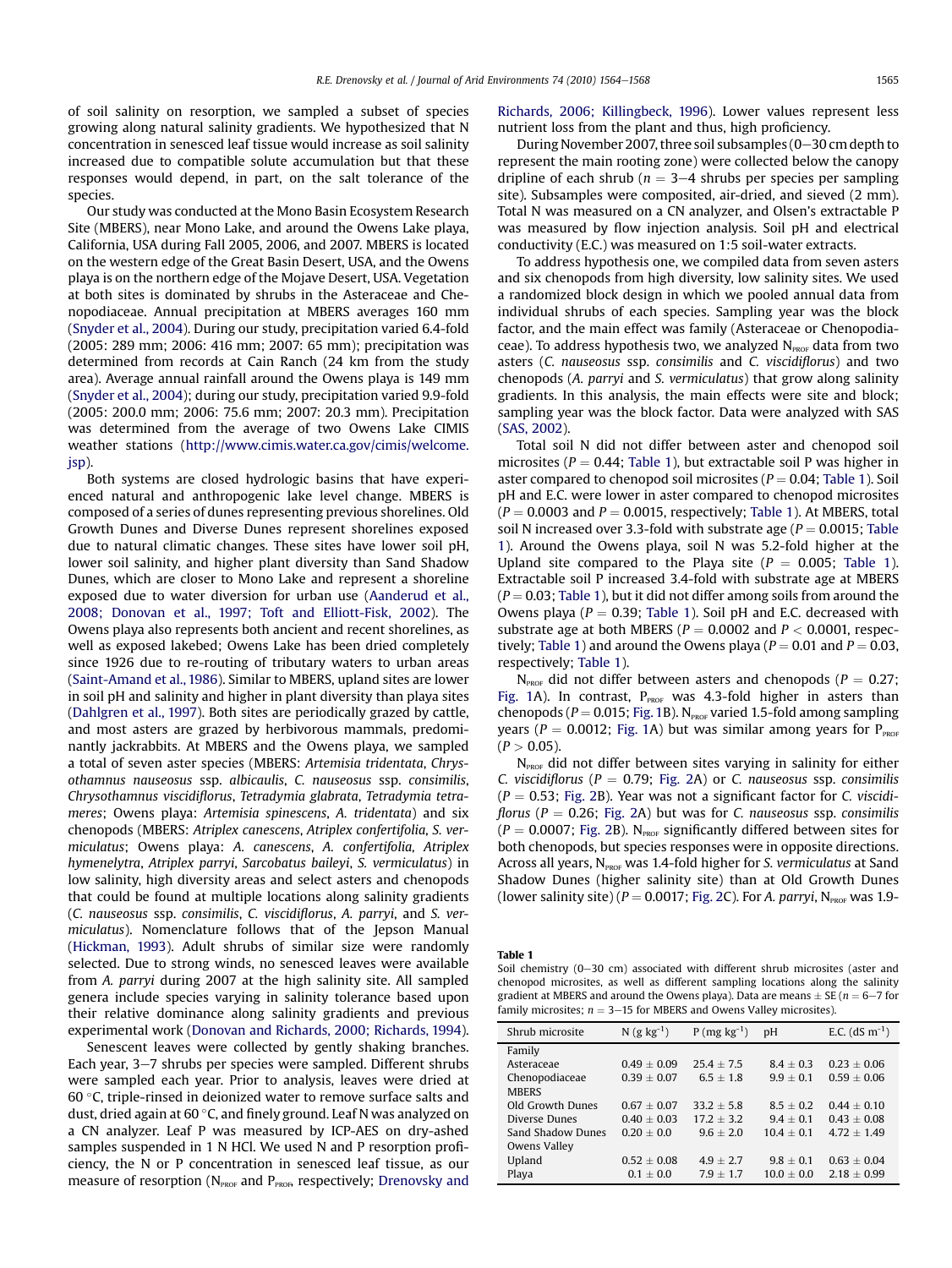<span id="page-2-0"></span>

Fig. 1. Senesced leaf N (N<sub>PROF</sub>) (A) and senesced leaf P (P<sub>PROF</sub>) (B) of asters and chenopods from the 2005, 2006, and 2007 growing seasons. Data are means + SE (n = 6–7 for composited family data as described in methods;  $n = 1 - 13$  for species data, leaf tissue for the 2005 A. spinescens leaf P data was composited from multiple shrubs limiting the replication to one for that sampling year). Abbreviations are as follows: ARSP, Artemisia spinescens; ARTR, A. tridentata; CHNA-A, Chrysothamnus nauseosus ssp. albicaulis; CHNA-C, C. nauseosus ssp. consimilis;CHVI, C. viscidiflorus; TEGL, Tetradymia glabrata;TETE, T. tetrameres; ATCA, Atriplex canescens; ATCO, A. confertifolia; ATHY, A. hymenelytra; ATPA, A. parryi; SABA, Sarcobatus baileyi; SAVE, S. vermiculatus).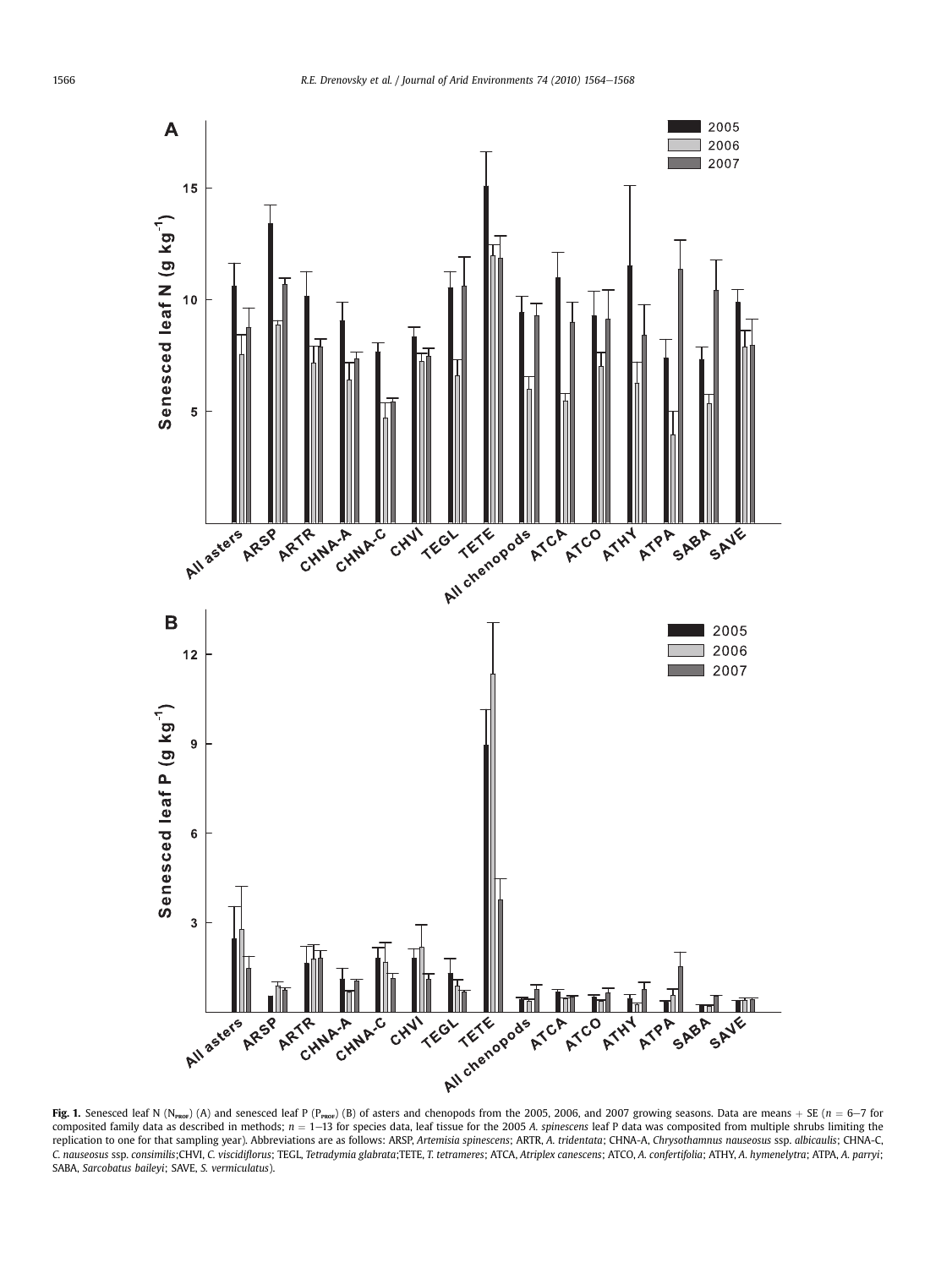<span id="page-3-0"></span>

Fig. 2. Senesced leaf N (N<sub>PROF</sub>) of Chrysothamnus nauseosus ssp. consimilis (CHNA-C, A), C. viscidiflorus (CHVI, B), Sarcobatus vermiculatus (SAVE, C), and Atriplex parryi (ATPA, D) growing along natural salinity gradients. Data are means +SE ( $n = 3-6$ ). In all panels, data from the lower salinity site are presented to the left. C. nauseosus ssp. consimilis and C. viscidiflorus were sampled at Old Growth Dunes (lower salinity site) and Diverse Dunes (higher salinity site), S. vermiculatus was sampled at Old Growth Dunes (lower salinity site) and Sand Shadow Dunes (higher salinity site), and A. parryi was sampled at Upland (lower salinity) and Playa (higher salinity) locations. No data were available for A. parryi at the high salinity site in 2007.

fold higher at the Upland site (lower salinity site) than at the Playa site (higher salinity site) ( $P = 0.0002$ ; Fig. 2D). Year was significant for S. vermiculatus ( $P < 0.0001$ ; Fig. 2C) and A. parryi ( $P = 0.0002$ ; Fig. 2D).

In support of our first hypothesis,  $P_{\text{PROF}}$  varied significantly between asters and chenopods. These results extend previous observations of C. nauseosus ssp. consimilis and S. vermiculatus, in which the aster was less proficient at resorbing P than the chenopod. Unlike asters, chenopods either do not form functional mycorrhizal relationships or are only weakly mycorrhizal [\(Allen and](#page-4-0) [Allen, 1990](#page-4-0)). Combined with very low soil P at these sites, there is a strong selection pressure for highly proficient P resorption in chenopods. Comparing chenopod  $P_{PROF}$  from this study to published literature results, in 2005 and 2006, the chenopods completely resorbed P (sensu [Killingbeck, 1996](#page-4-0)), and in 2007,  $P_{PROF}$  was just above the complete resorption range. Although  $P_{PROF}$  was highly variable among asters, it was well above the incomplete range (>0.8 g kg<sup>-1</sup>; sensu [Killingbeck, 1996](#page-4-0)) in all years sampled. In Andean-Patagonian trees there was a correlation between mycorrizal colonization (and thus adequate P supply) and poor  $P_{PROF}$  ([Diehl](#page-4-0) [et al., 2008\)](#page-4-0). In contrast to their work, despite its mycorrhizal status, at least one of the asters included in this study is co-limited by P and water ([Drenovsky and Richards, 2004](#page-4-0)). Given the importance of resorption in nutrient conservation, our data suggest other factors may limit P resorption in these desert asters. Artemisia, Chysothamnus, and Tetradymia species produce a variety of secondary compounds, including terpenes [\(Hegazy et al., 2007; Jennings et al.,](#page-4-0) [1974; Kelsey et al., 1982; Personius et al., 1987\)](#page-4-0), the intermediates of which require phosphate [\(Croteau et al., 2000\)](#page-4-0). It is possible that these compounds preclude more proficient P resorption.

In contrast with  $P_{PROF}$ , N<sub>PROF</sub> did not vary between families. Previous research comparing resorption in C. nauseosus ssp. consimilis and S. vermiculatus indicated the aster, C. nauseosus ssp. consimilis, was more proficient at resorbing N than the salt-accumulating chenopod, S. vermiculatus ([Drenovsky and Richards,](#page-4-0) [2006\)](#page-4-0). As salts accumulate in leaf vacuoles, compatible solutes are synthesized in the cytoplasm, in part, to maintain cellular water relations [\(Bartels and Sunkar, 2005\)](#page-4-0). Since functional cells are necessary for nutrient export, we hypothesized that the salttolerant chenopods, due to compatible solute accumulation, would have a smaller potential pool of resorbable N than the relatively more salt sensitive asters. However, even within the chenopods, there is a range of salt tolerance ([Reimann and Breckle, 1993](#page-4-0)). These differences may influence the size of the compatible solute pool and thus the amount of potentially resorbable N, masking any trend between  $N_{\text{ProF}}$  and salt tolerance.

 $N<sub>PROF</sub>$  responses of A. parryi and S. vermiculatus along salinity gradients were in opposite directions. A. parryi had lower, and S. vermiculatus had higher, senesced leaf N at their respective high salinity sites. As a  $C_4$  species, A. parryi has lower N requirements than S. vermiculatus, a  $C_3$  species; thus, green leaf N concentrations, and subsequently senescent leaf N concentrations should be lower in A. parryi ([Lambers et al., 2008](#page-4-0)). Additionally, A. parryi grows on extremely N poor soils at the high salinity site; previously measured green leaf concentrations were similar to the senescent leaf concentrations observed in this study ([James et al., 2005\)](#page-4-0). Therefore, there may be little non-structural N that can be resorbed in this species at this site. In contrast, high leaf N has been measured in Sarcobatus at more saline sites ([Drenovsky and](#page-4-0) [Richards, 2005](#page-4-0)), providing a larger pool of potentially resorbable N.

 $N<sub>PROF</sub>$  was similar at the lower and higher salinity sites for both asters (C. nauseosus ssp. consimilis and C. viscidiflorus). Although C. nauseosus ssp. consimilis is moderately salt-tolerant, neither species likely accumulated sufficient leaf salt to necessitate extensive compatible solute accumulation. Additionally, the difference in salinity between sites may have been insufficient to observe any